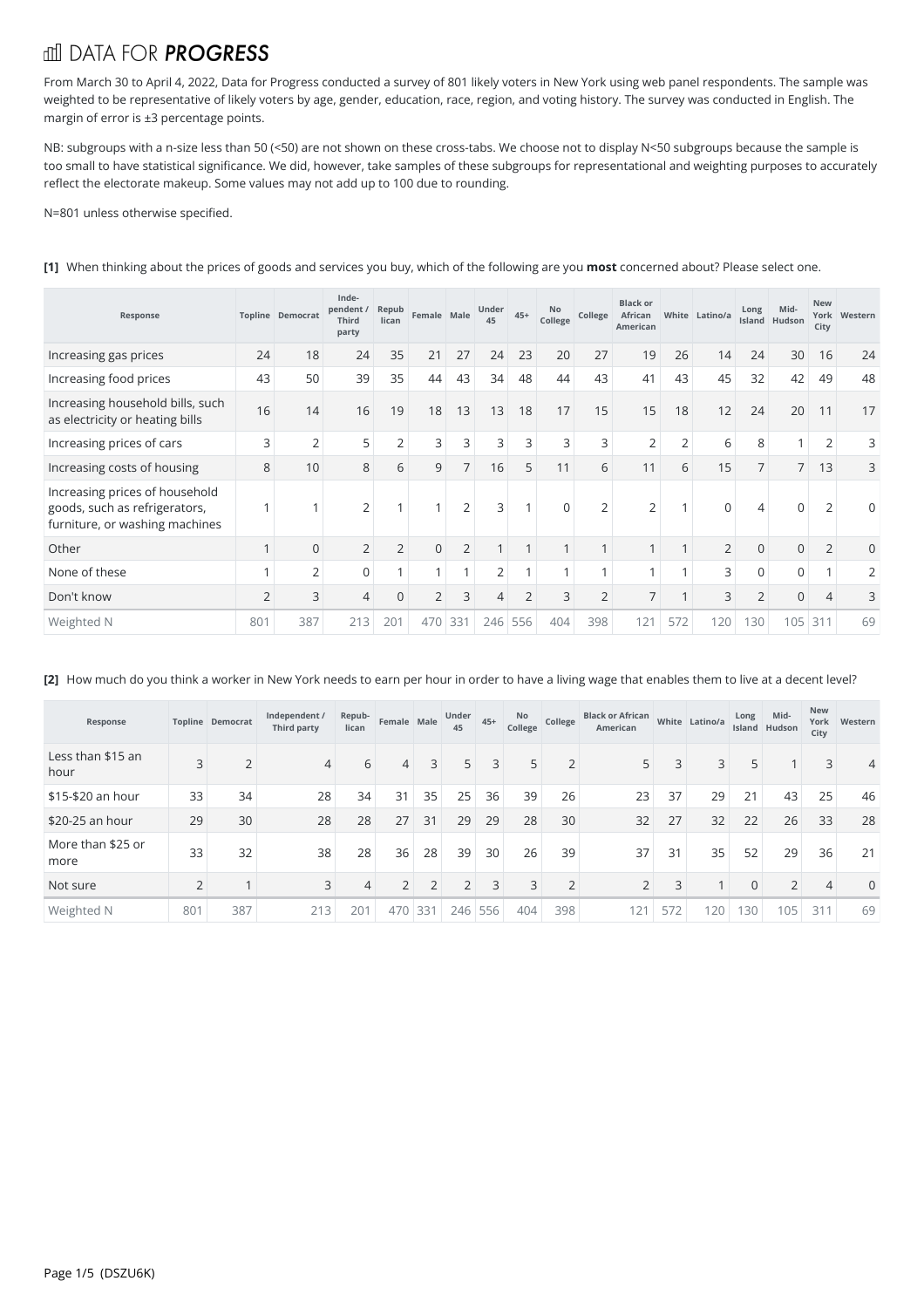**[3]** Some state lawmakers are proposing a bill to amend New York's minimum wage law. The bill would increase the minimum wage each year to keep up with the rising cost of living and with increases in workforce productivity.

Would you support or oppose this proposal?

| Response               |       | <b>Topline Democrat</b> | Independent /<br>Third party | Repub-<br>lican | Female Male |                | Under<br>45    | $45+$          | No<br>College  | College       | <b>Black or African</b><br>American |               | White Latino/a | Long  | Mid-<br>Island Hudson | New<br>York<br>City | Western |
|------------------------|-------|-------------------------|------------------------------|-----------------|-------------|----------------|----------------|----------------|----------------|---------------|-------------------------------------|---------------|----------------|-------|-----------------------|---------------------|---------|
| Strongly support       | 55    | 75                      | 46                           | 27              | 56          | 54             | 60             | 53             | 54             | 56            | 71                                  | 50            | 67             | 62    | 59                    | 63                  | 43      |
| Somewhat support       | 26    | 20                      | 28                           | 37              | 26          | 26             | 22             | 28             | 26             | 27            | 17                                  | 30            | 18             | 16    | 30                    | 23                  | 34      |
| Somewhat oppose        | 8     | $\bigcap$               | 11                           | 17              | 9           | ⇁              |                | 9              | 8              | 8             | 4                                   | 10            | 6              | 8     | 6                     | 6                   | 11      |
| Strongly oppose        |       | $\mathcal{D}$           | 10                           | 15              | 4           |                | 4              | 8              | $\overline{ }$ |               | 4                                   | 9             | 3              | 10    | 4                     | 4                   | 11      |
| Don't know             | 3     | $\overline{2}$          | 5                            | $\overline{4}$  | 4           | $\overline{2}$ | $\overline{ }$ | $\overline{2}$ | 5              | $\mathcal{D}$ | 4                                   | $\mathcal{D}$ | 6              |       | $\overline{2}$        |                     |         |
| <b>SUPPORT (TOTAL)</b> | 81    | 95                      | 74                           | 64              | 82          | 80             | 82             | 81             | 80             | 83            | 88                                  | 80            | 85             | 78    | 89                    | 86                  | 77      |
| <b>OPPOSE (TOTAL)</b>  | 15    | 4                       | 21                           | 32              | 13          | 18             | 11             | 17             | 15             | 15            | 8                                   | 19            | 9              | 18    | 10                    | 10                  | 22      |
| SUPPORT (NET)          | $+66$ | $+91$                   | $+53$                        | $+32$           | $+69$       | $+62$          | $+71$          | $+64$          | $+65$          | $+68$         | $+80$                               | $+61$         | $+76$          | $+60$ | $+79$                 | $+76$               | $+55$   |
| Weighted N             | 801   | 387                     | 213                          | 201             | 470         | 331            | 246            | 556            | 404            | 398           | 12'                                 | 572           | 120            | 130   | 105                   | 311                 | 69      |

## **[4]** Do you think an increase in the minimum wage in New York would have a positive impact or negative impact on the following:

— Myself

| Response        |     | <b>Topline Democrat</b> | Independent /<br>Third party | Repub-<br>lican | Female Male |                 | Under<br>45 | $45+$ | No<br>College | College         | <b>Black or African</b><br>American |     | White Latino/a | Long | Mid-<br>Island Hudson | New<br>City | York Western |
|-----------------|-----|-------------------------|------------------------------|-----------------|-------------|-----------------|-------------|-------|---------------|-----------------|-------------------------------------|-----|----------------|------|-----------------------|-------------|--------------|
| Positive impact | 46  | 55                      | 45                           | 31              | 52          | 39              | 68          | 37    | 49            | 44              | 73                                  | 37  | 69             | 36   | 41                    | 59          | 43           |
| Negative impact | 15  |                         | 15 <sub>1</sub>              | 30              | 13          | 18 <sub>1</sub> | 8           | 18    | 11            | 19 <sub>1</sub> |                                     | 18  |                | 18   | 10                    | 9           | 27           |
| Not sure        | 39  | 38                      | 40                           | 39              | 36          | 44              | 24          | 46    | 40            | 38              |                                     | 45  | 25             | 46   | 49                    | 32          | 30           |
| Weighted N      | 801 | 387                     | 213                          | 201             | 470         | 331             | 246         | 556   | 404           | 398             |                                     | 572 | 20             | 130  | 105                   | 211         | 69           |

**[5]** Do you think an increase in the minimum wage in New York would have a positive impact or negative impact on the following:

— My family

| Response        |     | <b>Topline Democrat</b> | Independent /<br>Third party | Repub-<br>lican | Female Male |     | Under<br>45 | $45+$ | No<br>College | College         | <b>Black or African</b><br>American |     | White Latino/a | Long | Mid-<br>Island Hudson | <b>New</b><br>York<br>City | Western |
|-----------------|-----|-------------------------|------------------------------|-----------------|-------------|-----|-------------|-------|---------------|-----------------|-------------------------------------|-----|----------------|------|-----------------------|----------------------------|---------|
| Positive impact | 52  | 59                      | 52                           | 40              | 60          | 41  | 69          | 45    | 59            | 45              | 72                                  | 45  | 73             | 42   | 53                    | 60                         | 49      |
| Negative impact | 15  | Q                       |                              | 25              | 13          | 18  | 9           | 17    | 12            | 18 <sub>1</sub> |                                     | 18  | 8              | 18   |                       | $\Omega$                   | 33      |
| Not sure        | 33  | 33                      | 31                           | 35              | 27          | 41  | 22          | 38    | 29            | 37              | 20                                  | 38  | 20             | 40   | 36                    | 31                         | 19      |
| Weighted N      | 801 | 387                     | 213                          | 201             | 470         | 331 | 246         | 556   | 404           | 398             |                                     | 572 | 20             | 130  | 105                   | 211                        | 69      |

**[6]** Do you think an increase in the minimum wage in New York would have a positive impact or negative impact on the following:

— My local community

| Response        |     | <b>Topline Democrat</b> | Independent /<br>Third party | Repub-<br>lican | Female Male       |     | Under<br>45     | $45+$ | No<br>College   | College         | <b>Black or African</b><br>American |     | White Latino/a | Long            | Mid-<br>Island Hudson | <b>New</b><br>City | York Western |
|-----------------|-----|-------------------------|------------------------------|-----------------|-------------------|-----|-----------------|-------|-----------------|-----------------|-------------------------------------|-----|----------------|-----------------|-----------------------|--------------------|--------------|
| Positive impact | 67  | 76                      | 60                           | 54              | 68                | 64  | 72              | 64    | 68              | 65              | 78                                  | 64  | 63             | 59              |                       | 72                 | 64           |
| Negative impact | 14  | 6                       | 14                           | 30              | $12 \overline{ }$ | 16  | 10 <sup>1</sup> | 16    | 13 <sub>1</sub> | 15 <sub>1</sub> | 8                                   | 16  | 13             | 18 <sub>1</sub> | 6                     | 10                 | 25           |
| Not sure        | 19  | 18                      | 26                           | 16              | 19                | 20  | 18              | 20    | 19              | 20              | 15                                  | 20  | 24             | 24              | 24                    | 18                 | 11           |
| Weighted N      | 801 | 387                     | 213                          | 201             | 470               | 331 | 246             | 556   | 404             | 398             |                                     | 572 | 20             | 130             | 105                   | 211                | 69           |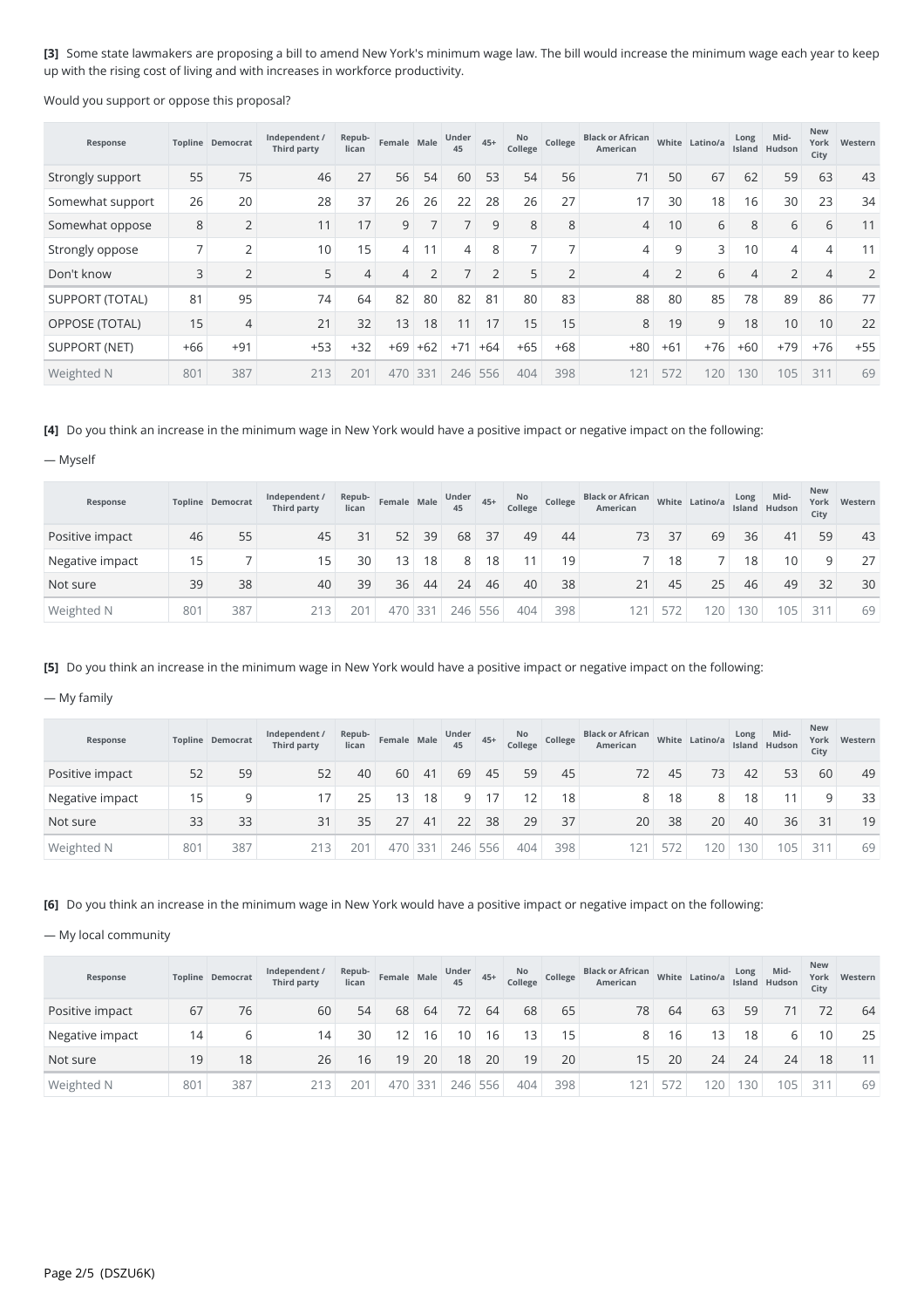### **[7]** Do you think an increase in the minimum wage in New York would have a positive impact or negative impact on the following:

## — Workers in general

| Response        |     | <b>Topline Democrat</b> | Independent /<br>Third party | Repub-<br>lican | Female Male |                 | Under<br>45     | $45+$   | <b>No</b><br>College | College         | <b>Black or African</b><br>American |     | White Latino/a | Long | Mid-<br>Island Hudson | <b>New</b><br>City | York Western |
|-----------------|-----|-------------------------|------------------------------|-----------------|-------------|-----------------|-----------------|---------|----------------------|-----------------|-------------------------------------|-----|----------------|------|-----------------------|--------------------|--------------|
| Positive impact | 80  | 87                      | 74                           | 74              | 83          | 77              | 80              | 81      | 80                   | 81              | 81                                  | 80  | 82             | 86   | 80                    | 80                 | 81           |
| Negative impact | 10  |                         | $12 \overline{ }$            | 16              | 6           | 14 <sub>1</sub> | 8               | 10      |                      | 12 <sub>1</sub> | 6.                                  | 11  | 6              | Q    |                       | 8                  | 18           |
| Not sure        | 10  | 8                       | 14                           | 10              |             | q               | 12 <sup>°</sup> | q       | 13                   |                 | 13                                  | a   | 12             |      | 15                    | 12                 |              |
| Weighted N      | 801 | 387                     | 213                          | 201             | 470         | 331             |                 | 246 556 | 404                  | 398             |                                     | 572 | 20             | 130  | 105                   | 311                | 69           |

**[8]** Do you think an increase in the minimum wage in New York would have a positive impact or negative impact on the following:

— New York's economy

| Response        |     | <b>Topline Democrat</b> | Independent /<br>Third party | Repub-<br>lican | Female Male |         | Under<br>45 | $45+$           | No<br>College | College | <b>Black or African</b><br>American |     | White Latino/a | Long | Mid-<br>Island Hudson | <b>New</b><br>City | York Western |
|-----------------|-----|-------------------------|------------------------------|-----------------|-------------|---------|-------------|-----------------|---------------|---------|-------------------------------------|-----|----------------|------|-----------------------|--------------------|--------------|
| Positive impact | 62  | 77                      | 53                           | 43              | 64          | 60      | 62          | 62              | 63            | 61      | 73                                  | 59  | 67             | 61   | 62                    | 69                 | 60           |
| Negative impact | 17  |                         | 19 <sub>1</sub>              | 35 <sub>1</sub> | 14          | 22      | 15          | 18 <sup>1</sup> | 16            | 18      |                                     | 19  | 12             | 20   | 10                    | 12 <sub>1</sub>    | 26           |
| Not sure        | 21  | 17                      | 28                           | 22              | 22          | 19      | 22          | 20              | 21            | 20      | 15                                  | 22  | 20             | 19   | 28                    | 19                 | 14           |
| Weighted N      | 801 | 387                     | 213                          | 201             |             | 470 331 | 246         | 556             | 404           | 398     | 121                                 | 572 | 20             | 30   | 105                   | 311                | 69           |

**[9]** Do you think an increase in the minimum wage in New York would have a positive impact or negative impact on the following:

#### — Unemployment rates

| Response        |     | <b>Topline Democrat</b> | Independent /<br>Third party | Repub-<br>lican | Female Male |     | Under<br>45      | $45+$ | No<br>College   | College | <b>Black or African</b><br>American |     | White Latino/a | Long | Mid-<br>Island Hudson | <b>New</b><br>York<br>City | Western |
|-----------------|-----|-------------------------|------------------------------|-----------------|-------------|-----|------------------|-------|-----------------|---------|-------------------------------------|-----|----------------|------|-----------------------|----------------------------|---------|
| Positive impact | 55  | 66                      | 48                           | 43              | 58          | 51  | 63               | 52    | 57              | 54      | 63                                  | 52  | 56             | 41   | 61                    | 63                         | 58      |
| Negative impact | 18  | 9                       | 22                           | 31              | 15          | 22  | 13 <sup>13</sup> | 20    | 15 <sub>1</sub> | 21      |                                     | 20  | 16             | 33   | 13 <sup>1</sup>       | 14 <sub>1</sub>            | 13      |
| Not sure        | 27  | 26                      | 29                           | 26              | 27          | 26  | 24               | 28    | 29              | 25      | 24                                  | 28  | 28             | 26   | 26                    | 24                         | 29      |
| Weighted N      | 801 | 387                     | 213                          | 201             | 470         | 331 | 246              | 556   | 404             | 398     |                                     | 572 | 20             | 30   | 105                   | 311                        | 69      |

[10] Do you think an increase in the minimum wage in New York would have a positive impact or negative impact on the following:

— Housing and rent affordability

| Response        |     | <b>Topline Democrat</b> | Independent /<br>Third party | Repub-<br>lican | Female Male |     | Under<br>45 | $45+$           | <b>No</b><br>College | College | <b>Black or African</b><br>American |     | White Latino/a | Long | Mid-<br>Island Hudson | <b>New</b><br>City | York Western |
|-----------------|-----|-------------------------|------------------------------|-----------------|-------------|-----|-------------|-----------------|----------------------|---------|-------------------------------------|-----|----------------|------|-----------------------|--------------------|--------------|
| Positive impact | 60  | 71                      | 51                           | 46              | 61          | 58  | 65          | 57              | 59                   | 60      |                                     | 57  | 59             | 57   | 64                    | 64                 | 56           |
| Negative impact | 15  |                         | 18                           | 27              | 14          | 16  | 13          | 16 <sub>1</sub> | 13 <sub>1</sub>      | 17      | Q                                   | 16  | 18             | 21   | 8                     | $\overline{2}$     | 21           |
| Not sure        | 25  | 22                      | 31                           | 27              | 25          | 26  | 23          | 27              | 28                   | 23      | 20                                  |     | 23             | 22   | 28                    | 24                 | 23           |
| Weighted N      | 801 | 387                     | 213                          | 201             | 470         | 331 | 246         | 556             | 404                  | 398     |                                     | 5/2 | 20             | 130  | 105                   | 211                | 69           |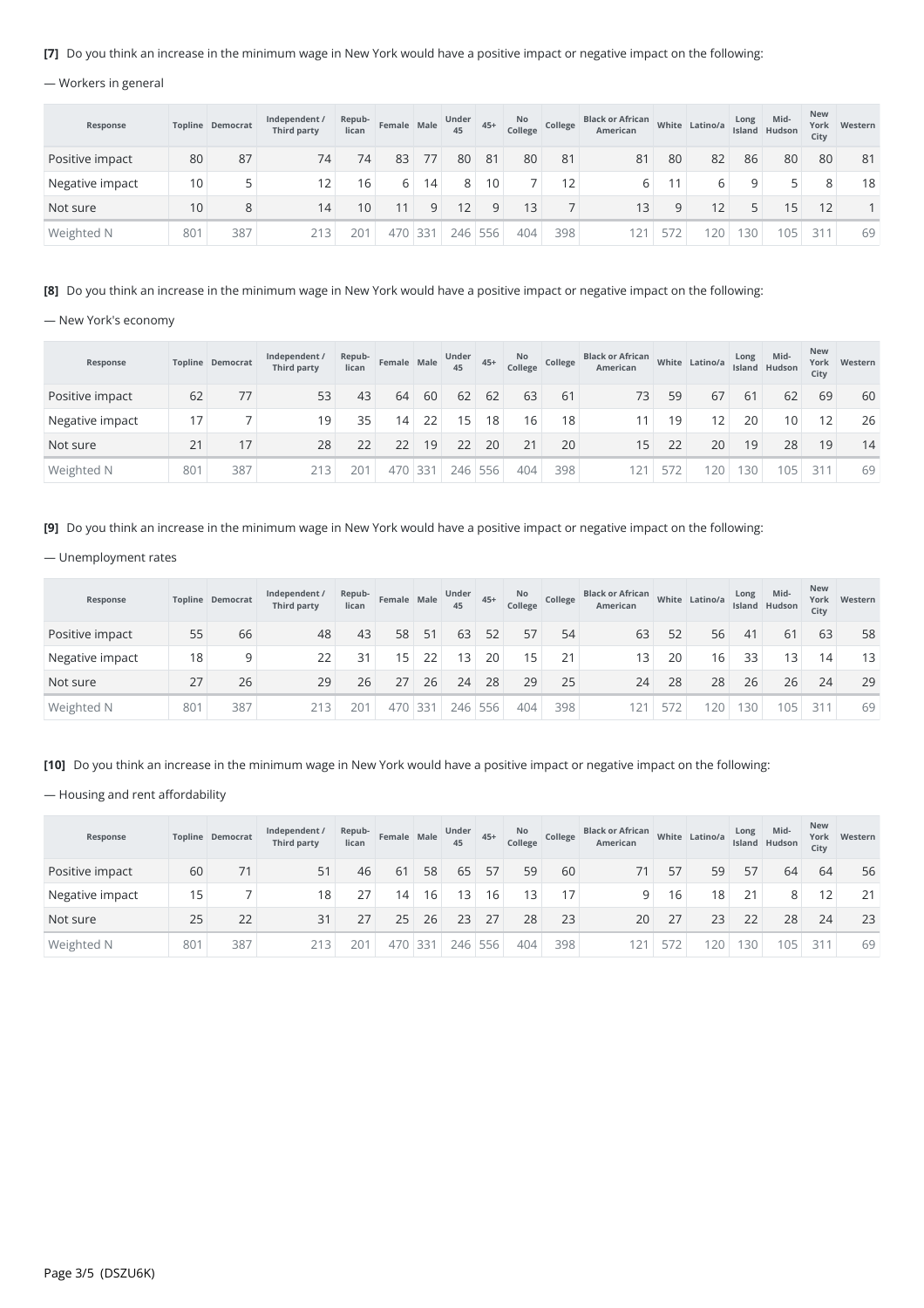**[11]** Would you be more likely or less likely to vote for a candidate this year who **supports** raising the minimum wage?

| Response                      |                | <b>Topline Democrat</b> | Independent /<br>Third party | Repub-<br>lican | Female Male    |       | Under<br>45 | $45+$ | No<br>College  | College | <b>Black or African</b><br>American |       | White Latino/a | Long<br>Island | Mid-<br>Hudson | <b>New</b><br>York<br>City | Western |
|-------------------------------|----------------|-------------------------|------------------------------|-----------------|----------------|-------|-------------|-------|----------------|---------|-------------------------------------|-------|----------------|----------------|----------------|----------------------------|---------|
| Much more likely              | 41             | 59                      | 24                           | 22              | 40             | 41    | 48          | 37    | 40             | 41      | 57                                  | 35    | 49             | 45             | 36             | 46                         | 42      |
| Somewhat more<br>likely       | 26             | 26                      | 29                           | 23              | 30             | 21    | 28          | 25    | 27             | 25      | 22                                  | 27    | 25             | 16             | 31             | 25                         | 26      |
| Somewhat less likely          | 8              | 3                       | 9                            | 16              | $\overline{7}$ | 8     | 5           | 9     | $\overline{7}$ | 8       | 5                                   | 9     | 9              | 5              | 10             | 5                          | 11      |
| Much less likely              | $\overline{7}$ | $\overline{2}$          | 9                            | 16              | 4              | 11    | 4           | 8     | 9              | 5       | 4                                   | 8     | 6              | 11             | 4              | 4                          | 9       |
| Wouldn't affect my<br>choice  | 18             | 10                      | 29                           | 23              | 18             | 19    | 14          | 21    | 17             | 20      | 12                                  | 21    | 12             | 22             | 18             | 19                         | 13      |
| <b>MORE LIKELY</b><br>(TOTAL) | 67             | 85                      | 53                           | 45              | 70             | 62    | 76          | 62    | 67             | 66      | 79                                  | 62    | 74             | 61             | 67             | 71                         | 68      |
| LESS LIKELY (TOTAL)           | 15             | 5                       | 18                           | 32              | 11             | 19    | 9           | 17    | 16             | 13      | 9                                   | 17    | 15             | 16             | 14             | 9                          | 20      |
| <b>MORE LIKELY (NET)</b>      | $+52$          | $+80$                   | $+35$                        | $+13$           | $+59$          | $+43$ | $+67$       | $+45$ | $+51$          | $+53$   | $+70$                               | $+45$ | $+59$          | $+45$          | $+53$          | $+62$                      | $+48$   |
| Weighted N                    | 801            | 387                     | 213                          | 201             | 470            | 331   | 246         | 556   | 404            | 398     | 121                                 | 572   | 120            | 130            | 105            | 311                        | 69      |

## **[12]** Which of the following comes closest to your view, even if neither is exactly right?

| Response                                                                                                                                                                                                            |     | Topline Democrat | Inde-<br>pendent Repub<br>/ Third<br>party | lican | Female Male |     | Under<br>45 | $45+$ | No<br>College | College | <b>Black or</b><br>African<br>American | White          | Latino/a | Long | Mid-<br>Island Hudson | <b>New</b><br>City | York Western |
|---------------------------------------------------------------------------------------------------------------------------------------------------------------------------------------------------------------------|-----|------------------|--------------------------------------------|-------|-------------|-----|-------------|-------|---------------|---------|----------------------------------------|----------------|----------|------|-----------------------|--------------------|--------------|
| An increase in the minimum wage<br>would mean that hardworking<br>New Yorkers — who work full<br>time but still struggle to make<br>ends meet - can put food on the<br>table and afford other basic<br>necessities. | 64  | 81               | 52                                         | 43    | 65          | 62  | 63          | 64    | 60            | 67      | 77                                     | 60             | 62       | 66   | 68                    | 70                 | 59           |
| An increase in the minimum wage<br>would push prices higher than<br>they already are, putting more<br>burden on middle-class families<br>who won't see their wages<br>increase.                                     | 29  | 14               | 34                                         | 51    | 26          | 32  | 26          | 30    | 31            | 27      | 15                                     | 32             | 28       | 24   | 27                    | 22                 | 36           |
| Don't know                                                                                                                                                                                                          | 8   | 5                | 14                                         | 6     | 9           | 6   | 11          | 6     | 9             | 6       | 7 <sup>1</sup>                         | $\overline{7}$ | 11       | 10   | 6                     | 8                  | 4            |
| Weighted N                                                                                                                                                                                                          | 801 | 387              | 213                                        | 201   | 470         | 331 | 246         | 556   | 404           | 398     | 121                                    | 572            | 120      | 130  | 105                   | 311                | 69           |

## **[13]** Which of the following comes closest to your view, even if neither is exactly right?

| Response                                                                                                                                                                                                                                                                |     | <b>Topline Democrat</b> | Inde-<br>pendent Repub<br>/ Third<br>party | lican | Female Male    |                | Under<br>45 | $45+$ | No<br>College | College | <b>Black or</b><br>African<br>American |     | White Latino/a | Long           | Mid-<br>Island Hudson | <b>New</b><br>City | York Western |
|-------------------------------------------------------------------------------------------------------------------------------------------------------------------------------------------------------------------------------------------------------------------------|-----|-------------------------|--------------------------------------------|-------|----------------|----------------|-------------|-------|---------------|---------|----------------------------------------|-----|----------------|----------------|-----------------------|--------------------|--------------|
| Raising the minimum wage means<br>that local workers can afford to<br>buy more goods and services -<br>including basic necessities like<br>food and clothing - which puts<br>money back into small businesses<br>in their communities and<br>supports local job growth. | 59  | 76                      | 51                                         | 35    | 61             | 56             | 61          | 58    | 55            | 62      | 72                                     | 55  | 63             | 60             | 54                    | 68                 | 57           |
| Raising the minimum wage hurts<br>the small businesses that have<br>already been hard hit during the<br>pandemic, and are facing<br>challenges paying employees and<br>staying afloat.                                                                                  | 35  | 21                      | 36                                         | 62    | 32             | 39             | 30          | 37    | 37            | 34      | 20                                     | 40  | 29             | 36             | 40                    | 24                 | 41           |
| Don't know                                                                                                                                                                                                                                                              | 6   | $\overline{4}$          | 13                                         | 3     | $\overline{7}$ | $\overline{4}$ | 9           | 5     | 8             | 4       | 9                                      | 5   | 9              | $\overline{4}$ | 6                     | 8                  |              |
| Weighted N                                                                                                                                                                                                                                                              | 801 | 387                     | 213                                        | 201   | 470            | 331            | 246         | 556   | 404           | 398     | 121                                    | 572 | 120            | 130            | 105                   | 311                | 69           |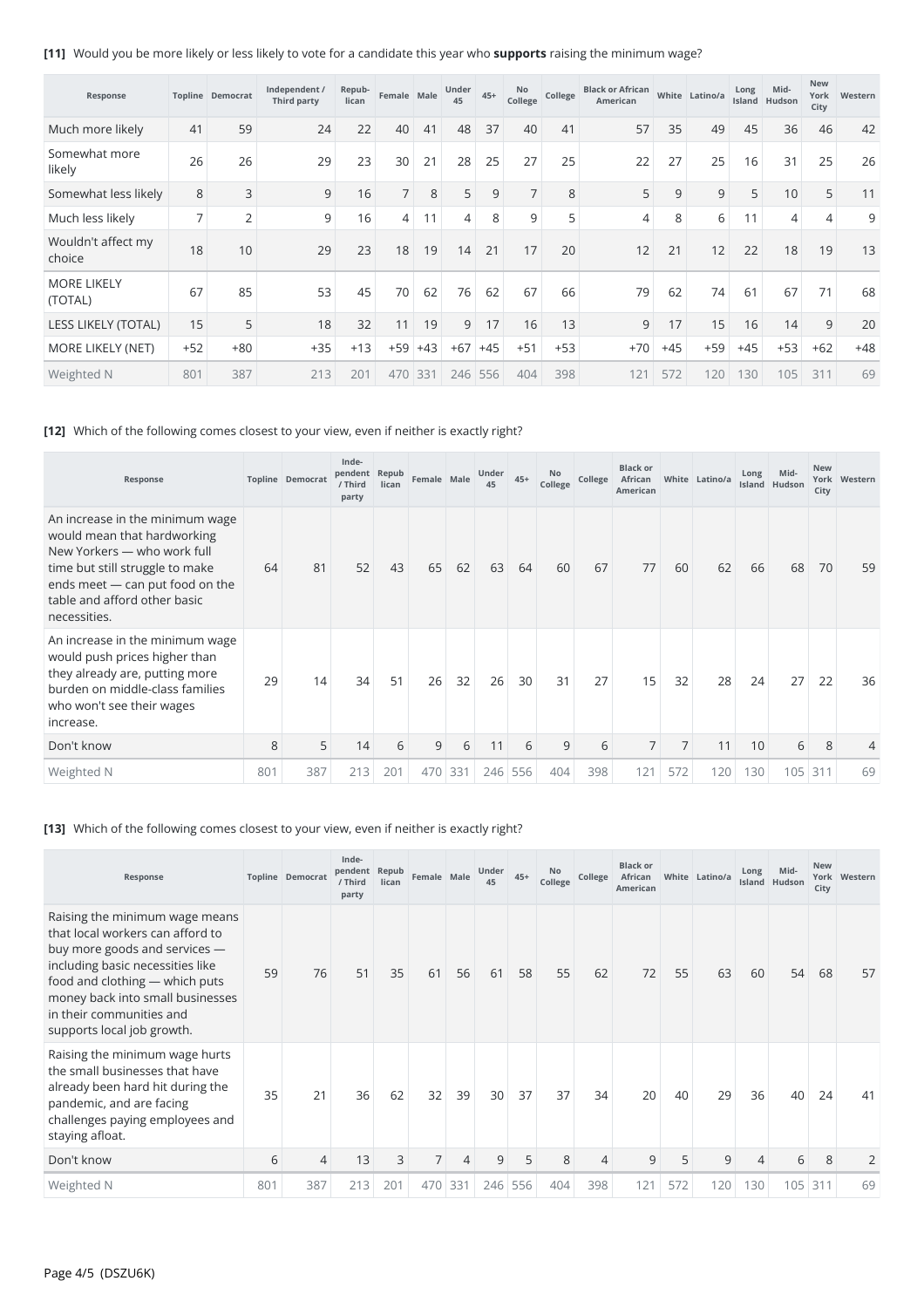## **[14]** Which of the following comes closest to your view, even if neither is exactly right?

| Response                                                                                                                                                                                         |     | <b>Topline Democrat</b> | Inde-<br>pendent Repub<br>/ Third<br>party | lican          | Female Male |     | Under<br>45 | $45+$          | No<br>College | College        | <b>Black or</b><br>African<br>American |     | White Latino/a | Long | Mid-<br>Island Hudson | <b>New</b><br>City | York Western |
|--------------------------------------------------------------------------------------------------------------------------------------------------------------------------------------------------|-----|-------------------------|--------------------------------------------|----------------|-------------|-----|-------------|----------------|---------------|----------------|----------------------------------------|-----|----------------|------|-----------------------|--------------------|--------------|
| Increasing the minimum wage will<br>help businesses attract and retain<br>workers, improve productivity<br>and customer service, increase<br>consumer spending, and create a<br>healthy economy. | 70  | 85                      | 63                                         | 48             | 72          | 66  | 71          | 69             | 68            | 71             | 76                                     | 67  | 75             | 70   | 70                    | 74                 | 71           |
| If we want to help workers, we<br>shouldn't raise pay and reduce<br>the jobs they need to survive.<br>Increasing the minimum wage<br>would hurt businesses and cost<br>jobs.                     | 22  | 10                      | 23                                         | 45             | 18          | 28  | 19          | 24             | 22            | 22             | 13                                     | 25  | 18             | 18   | 22                    | 18                 | 22           |
| Don't know                                                                                                                                                                                       | 8   | 5                       | 14                                         | $\overline{7}$ | 9           | 6   | 11          | $\overline{7}$ | 10            | $\overline{7}$ | 11                                     | 8   | 7 <sup>1</sup> | 12   | 8                     | 8                  |              |
| Weighted N                                                                                                                                                                                       | 801 | 387                     | 213                                        | 201            | 470         | 331 | 246         | 556            | 404           | 398            | 121                                    | 572 | 120            | 130  | 105                   | 311                | 69           |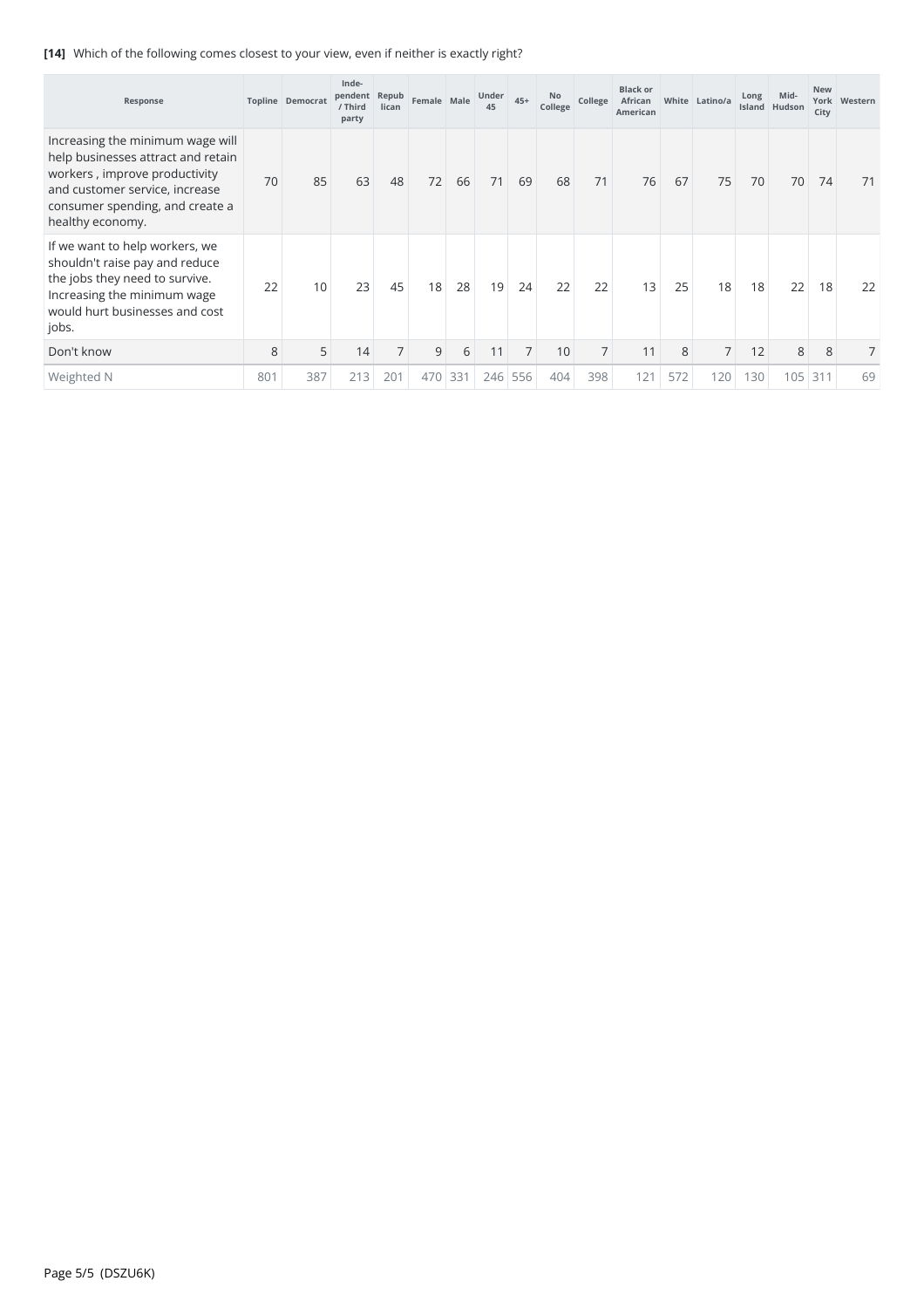# **THI DATA FOR PROGRESS**

From March 30 to April 4, 2022, Data for Progress conducted a survey of 284 likely voters in New York City using web panel respondents. The sample was weighted to be representative of likely voters by age, gender, education, race, region, and voting history. The survey was conducted in English. The margin of error is ±6 percentage points.

NB: subgroups with a n-size less than 50 (<50) are not shown on these cross-tabs. We choose not to display N<50 subgroups because the sample is too small to have statistical significance. We did, however, take samples of these subgroups for representational and weighting purposes to accurately reflect the electorate makeup. Some values may not add up to 100 due to rounding.

N=284 unless otherwise specified.

**[1]** Some lawmakers are proposing to amend New York's minimum wage law. The bill would increase the minimum wage each year to keep up with the rising cost of living, and with increases in workforce productivity.

New York City has a different minimum wage compared to other regions in the state at \$15 an hour. Under this proposal, New York City's minimum wage would be expected to gradually reach \$20 an hour by late 2025.<br>Would you support or oppose this proposal?

| Response               |       | <b>Topline Democrat</b>  | Independent /<br><b>Third party</b> | Female Male |       | Under<br>45 | $45+$ | No<br>College  | College        | <b>Black or African</b><br><b>American</b> |                | White Latino/a |
|------------------------|-------|--------------------------|-------------------------------------|-------------|-------|-------------|-------|----------------|----------------|--------------------------------------------|----------------|----------------|
| Strongly support       | 58    | 72                       | 37                                  | 56          | 59    | 56          | 59    | 58             | 58             | 64                                         | 55             | 61             |
| Somewhat support       | 25    | 18                       | 34                                  | 25          | 24    | 26          | 24    | 25             | 24             | 25                                         | 25             | 15             |
| Somewhat oppose        | 8     | 6                        | 7                                   | 9           | 6     | 6           | 9     | 9              | $\overline{7}$ | 4                                          | 9              | 13             |
| Strongly oppose        | 4     | $\overline{\phantom{a}}$ | 11                                  | 3           | 6     | 3           | 6     | $\overline{2}$ | 6              | 3                                          | $\overline{7}$ | $\overline{2}$ |
| Don't know             | 6     | 3                        | 11                                  | 8           | 3     | 10          | 3     | 6              | 5              | 4                                          | 5              | 9              |
| <b>SUPPORT (TOTAL)</b> | 83    | 90                       | 71                                  | 81          | 83    | 82          | 83    | 83             | 82             | 89                                         | 80             | 76             |
| OPPOSE (TOTAL)         | 12    | $\overline{7}$           | 18                                  | 12          | 12    | 9           | 15    | 11             | 13             | $\overline{7}$                             | 16             | 15             |
| <b>SUPPORT (NET)</b>   | $+71$ | $+83$                    | $+53$                               | $+69$       | $+71$ | $+73$       | $+68$ | $+72$          | $+69$          | $+82$                                      | $+64$          | $+61$          |
| Weighted N             | 284   | 174                      | 68                                  | 147         | 137   | 120         | 163   | 122            | 161            | 65                                         | 149            | 69             |